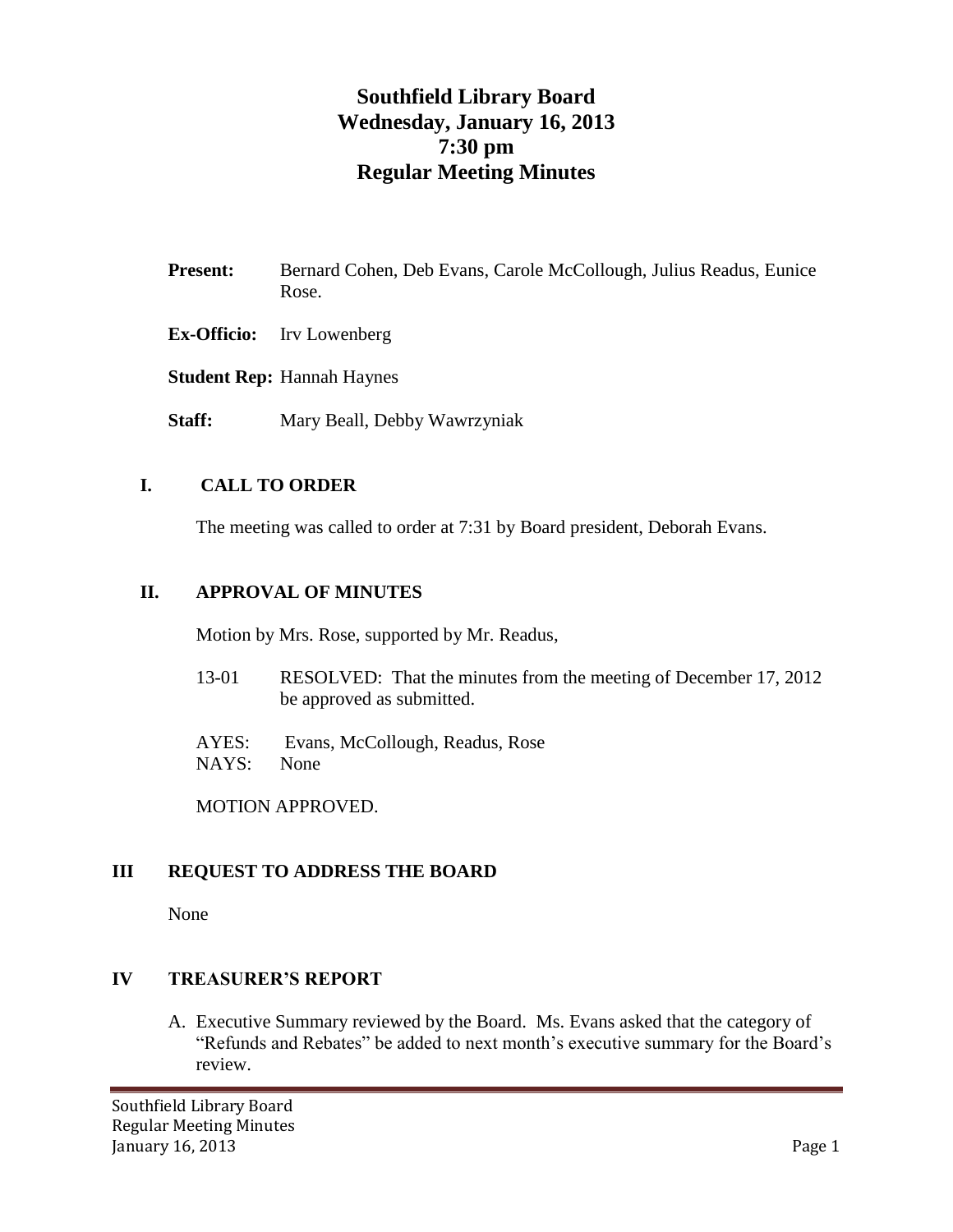Motion by Dr. McCollough, supported by Mrs. Rose,

- 13-02 RESOLVED: That the Executive Summary for December, 2012 be approved as submitted.
- AYES: Evans, McCollough, Readus, Rose NAYS: None

MOTION APPROVED.

## **V. REPORTS**

- **A.** Junior Library Board: Ms. Hannah Haynes was introduced as the new Student Representative to the Library Board. It is her intention to share information from the Junior Library Board with the members of this Board.
- B. Deputy City Librarian: Ms. Beall reported on the following:

## **Building Update:**

- o Encore, a new software resource, is going live today.
- $\circ$  June 15<sup>th</sup> marks the 10<sup>th</sup> anniversary of the move into this building. Ms. Beall explained some of the plans taking shape to acknowledge the milestone.

Mr. Cohen arrived at 7:51 pm

## **Staff Update:**

o Some library staff will be attending a seminar on "Surviving Active Intruder / Shooter Incidents" being held on January 29<sup>th</sup> at the Novi Civic Center.

# **VI OLD BUSINESS**

A. Café Update – Ms. Beall reported that there has been recent activity on this issue. Correspondence between CanStrong and the City Librarian was shared with the Board.

The Board discussed this issue in depth exploring various options that are available. It was decided that a response to their most recent letter will be drafted by Mr. Cohen.

Irv Lowenberg arrived at 8:40